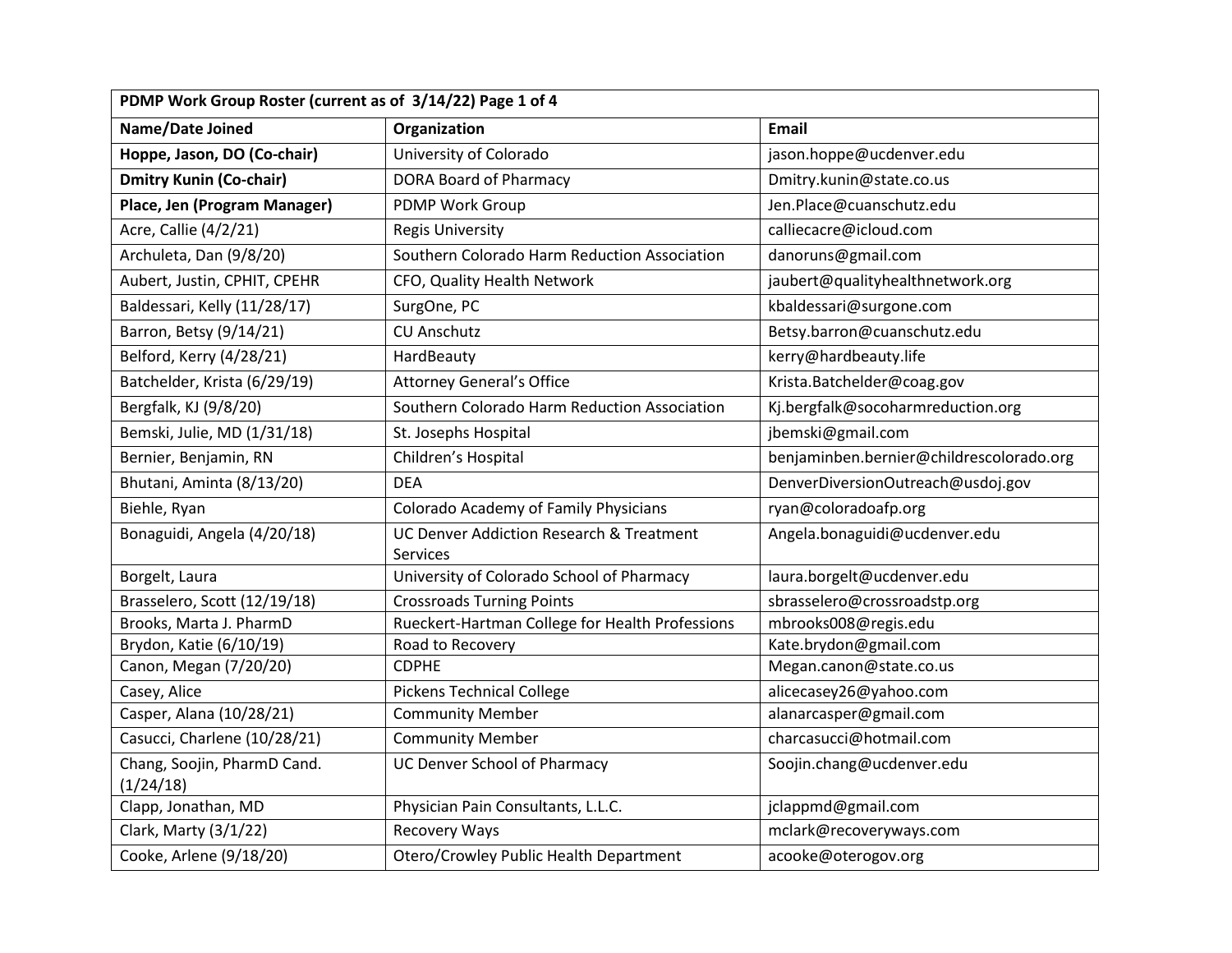| Cooper, Susanna                              | <b>CCPDAP Program Manager</b>                    | Susanna.cooper@ucdenver.edu               |
|----------------------------------------------|--------------------------------------------------|-------------------------------------------|
| Crawford, Kathleen (10/11/21)                | River Family Health Center                       | kcrawford@rivervalleyfhc.com              |
| Davidson, Michael                            | <b>CCPDAP Communications Professional</b>        | michael.davidson@ucdenver.edu             |
| DeHerrera-Smith, Dayna (1/14/19)             | Front Range Clinic                               | ddeherrera@frontrangeclinic.com           |
| De la Cerda, Dionisia (12/19/18)             | UC Denver Department of Family Medicine          | Dionisia.delacerda@ucdenver.edu           |
| Denberg, Tom, MD                             | Pinnacol                                         | tom.denberg@pinnacol.com                  |
| DePuy, Christina (10/1/21)                   | <b>Bambook Health (formerly Appriss Health)</b>  | cdepuy@bamboohealth.com                   |
| Eaddy, Jessica                               | <b>CCPDAP External Relations Strategist</b>      | Jessica.eaddy@ucdenver.edu                |
| Esquibel, Jose                               | <b>CCPDAP Associate Director</b>                 | Jose.A.Esquibel@cuanschutz.edu            |
| Feffer, Sophie (1/26/22)                     | <b>CDPHE</b>                                     | Sophie.feffer@state.co.us                 |
| Fischer, Matthew (7/16/20)                   | Colorado Health Network                          | Matthew.fischer@coloradohealthnetwork.org |
| Flores, Roland, MD                           | University of Colorado School of Medicine        | roland.flores@ucdenver.edu                |
| Gabella, Barbara                             | <b>CDPHE</b>                                     | info@corxconsortium.org                   |
| Gauna, Danielle (4/4/18)                     | Opioid Advisory Group BOCO                       | Danielle.gauna@gmail.com                  |
| Goodman, Amy Berenbaum, JD,<br>MBE (1/17/19) | <b>Colorado Medical Society</b>                  | Amy_goodman@cms.org                       |
| Gorman, Fran, DNP, ANP-C, RN                 | <b>Gorman Medical</b>                            | frann63@gmail.com                         |
| Grace, Elizabeth S., MD                      | Center for Personalized Education for Physicians | esgrace@cpepdoc.org                       |
| Guerrero, Andres                             | <b>CDPHE Prescription Drug Overdose Unit</b>     | andres.guerrero@state.co.us               |
| Hamilton, Kerry (8/17/21)                    | <b>DEA</b>                                       | Kerry.r.hamilton@dea.gov                  |
| Hara, Cheryl                                 | Center for Personalized Education for Physicians | chara@cpepdoc.org                         |
| Harden, Michelle, Esq.                       | Messner Reeves, LLP                              | mharden@messner.com                       |
| Harris, Helen                                | Epidemiologist, El Paso County Public Health     | HelenHarris@elpasoco.com                  |
| Harrison, J.M.                               | <b>MD</b>                                        | JMHarrisonMD@gmail.com                    |
| Hart, Krystle (3/21/19)                      | <b>Registered Nurse</b>                          | Khart1217@gmail.com                       |
| Hemler, Douglas, MD                          | <b>Colorado Medical Society</b>                  | dehmd@comcast.net                         |
| Higgins, P.J. (1/22/20)                      | <b>Community Health Partnership</b>              | Pj.higgins@ppchp.org                      |
| Hill, Kyle Dijon (3/5/18)                    | Helping End the Opioid Epidemic (HEOE)           | Kdijon1587@gmail.com                      |
| Hogue, Adina (1/6/20)                        | <b>Community Member</b>                          | adinahogue@gmail.com                      |
| Hoover, Lorraine (11/26/21)                  | Raymond Rountree Jr. Foundation                  | Lorraine.hoover@sosrrjrfoundation.org     |
| Howlett, Corinne (5/7/21)                    | <b>School of Pharmacy</b>                        | Corinne.howlett@cuanschutz.edu            |
| Iwanicki, Janetta                            | Rocky Mountain Poison and Drug Center            | janetta.iwanicki@rmpdc.org                |
| Jackson, Pam (6/29/19)                       | Retired, Attorney General's Office               | jacksonpammmd@msn.com                     |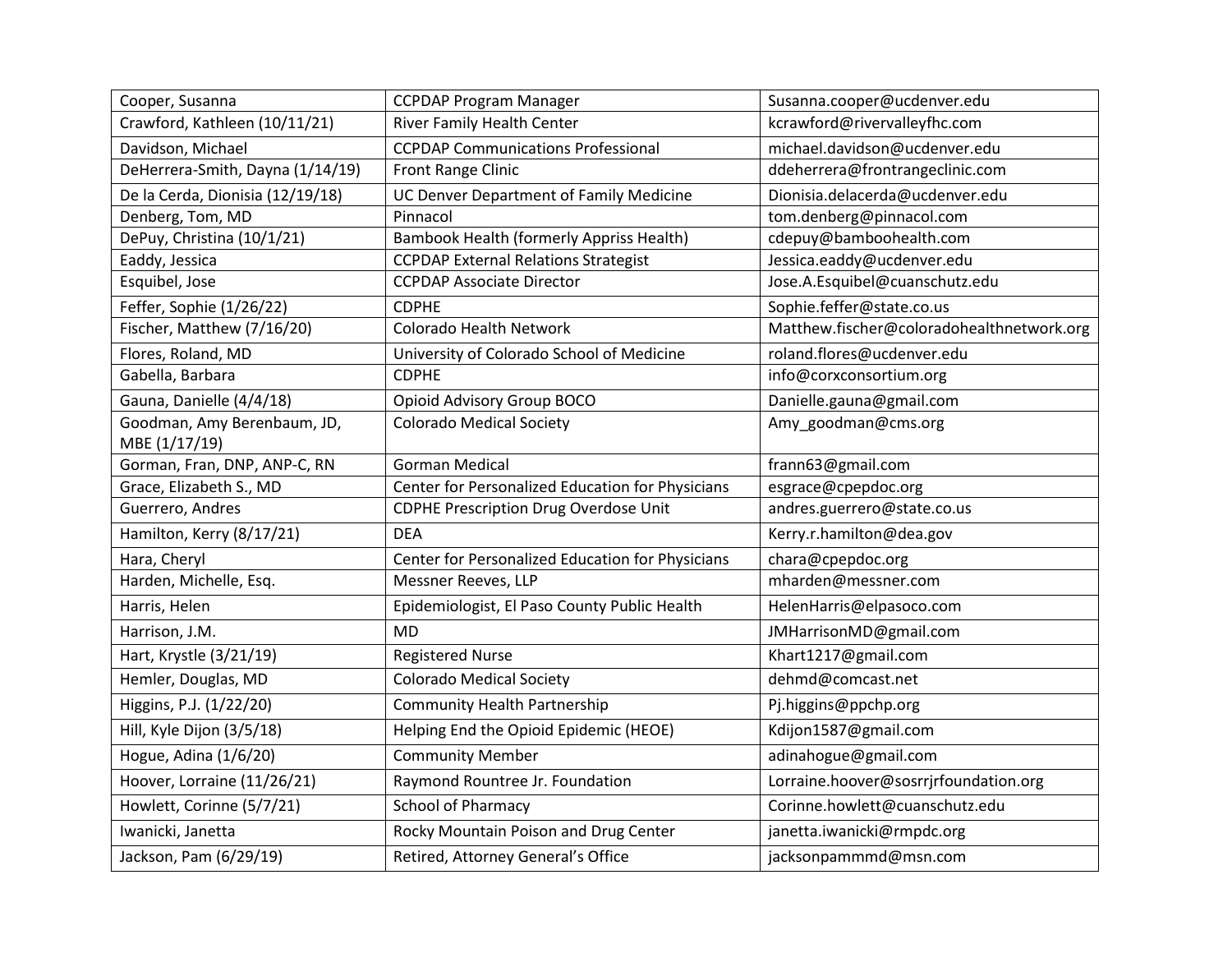| Jenkins, Tom (2/12/18)          | Western Colorado Health Network              | Tom.jenkins@coloradohealthnetwork.org |
|---------------------------------|----------------------------------------------|---------------------------------------|
| Kato, Lindsey                   | <b>CDC National Opioid Response Strategy</b> | Lindsey.kato@ucdenver.edu             |
| Keane, Ashli (9/1/20)           | Gusto                                        | Akeane0126@yahoo.com                  |
| Kittell, Shayna (10/3/21)       | River Valley Family Health Centers           | skittell@rivervalleyfhc.com           |
| Koons, Mike                     | <b>Pinnacol Assurance</b>                    | Mike.koons@pinnacol.com               |
| Krische, Elizabeth (2/19/21)    | A Way Forward                                | Liz.krische@gmail.com                 |
| Krueger, Jessica, MD (6/4/21)   | <b>CU Anschutz</b>                           | Jessica.r.krueger@gmail.com           |
| Latta, Lucy (11/26/21)          | Colorado State                               | Lucy0612@colostate.edu                |
| Leach, Kara                     | M.D.                                         | karaleach@gmail.com                   |
| Li, Qing                        | Epidemiologist                               | Qing.li@mail.sdsu.edu                 |
| McBurney, Christa, RN (10/5/18) | <b>UC Health</b>                             | christaMcBurney@gmail.com             |
| McCarty, Craig, MD              | Haxtun Hospital District                     | awmphd@yahoo.com                      |
| McDevitt, Kim (3/14/22)         | Mile High Health Alliance                    | kim@milehighhealthalliance.org        |
| Meury, Kathleen (5/17/21)       | <b>Community Member</b>                      | Meury4@hotmail.com                    |
| Mihok, Kristi                   | Walgreens                                    | kristi.mihok@walgreens.com            |
| Milliken, Anne (6/3/21)         | <b>CDPHE</b>                                 | Anne.milliken@state.co.us             |
| Mulvihill, Sharon (1/12/19)     | Riverstone Health                            | Sharon.mul@riverstonehealth.org       |
| Murphy, Paul (7/10/20)          | Office of e Innovation                       | Pmurphy5280@gmail.com                 |
| Nickels, Sarah                  | Childrens Hospital Colorado                  | Sarah.nickels@childrenscolorado.org   |
| O'Keefe, Dawn (2/18/22)         | Peak Vista Community Health Center           | paladinfamily@yahoo.com               |
| O'Keefe, Julie                  | Pharmacist                                   | Julieokeefe4@gmail.com                |
| Olberding, Gina                 | <b>CCPDAP Assistant Director</b>             | gina.olberding@ucdenver.edu           |
| Patel, Nashel                   | <b>Pharmacy Student</b>                      | nashel.patel@ucdenver.edu             |
| Patterson, Kevin, DDS, MD       | Metropolitan Denver Dental Society, CDA      | drp@dmoms.com                         |
| (10/14/18)                      |                                              |                                       |
| Pellegrino, Robyn, RN (12/4/17) | RN Manager                                   | Robyn.pellegrino@hotmail.com          |
| Perry, Robert                   | M.D.                                         | robert.perry@ucdenver.edu             |
| Pike, Erica, MS (1/6/22)        | Colorado Academy of Family Physicians        | erica@coloradoafp.org                 |
| Piotti, Louis (2/18/22)         | Sober AF Entertainment                       | lpiotti@aftershockfam.org             |
| Prieto, Jose Tomas              | Denver Health                                | JoseTomas.Prieto@dhha.org             |
| Primavera, Dianne               | Lt. Governor                                 | dianne.primavera@state.co.us          |